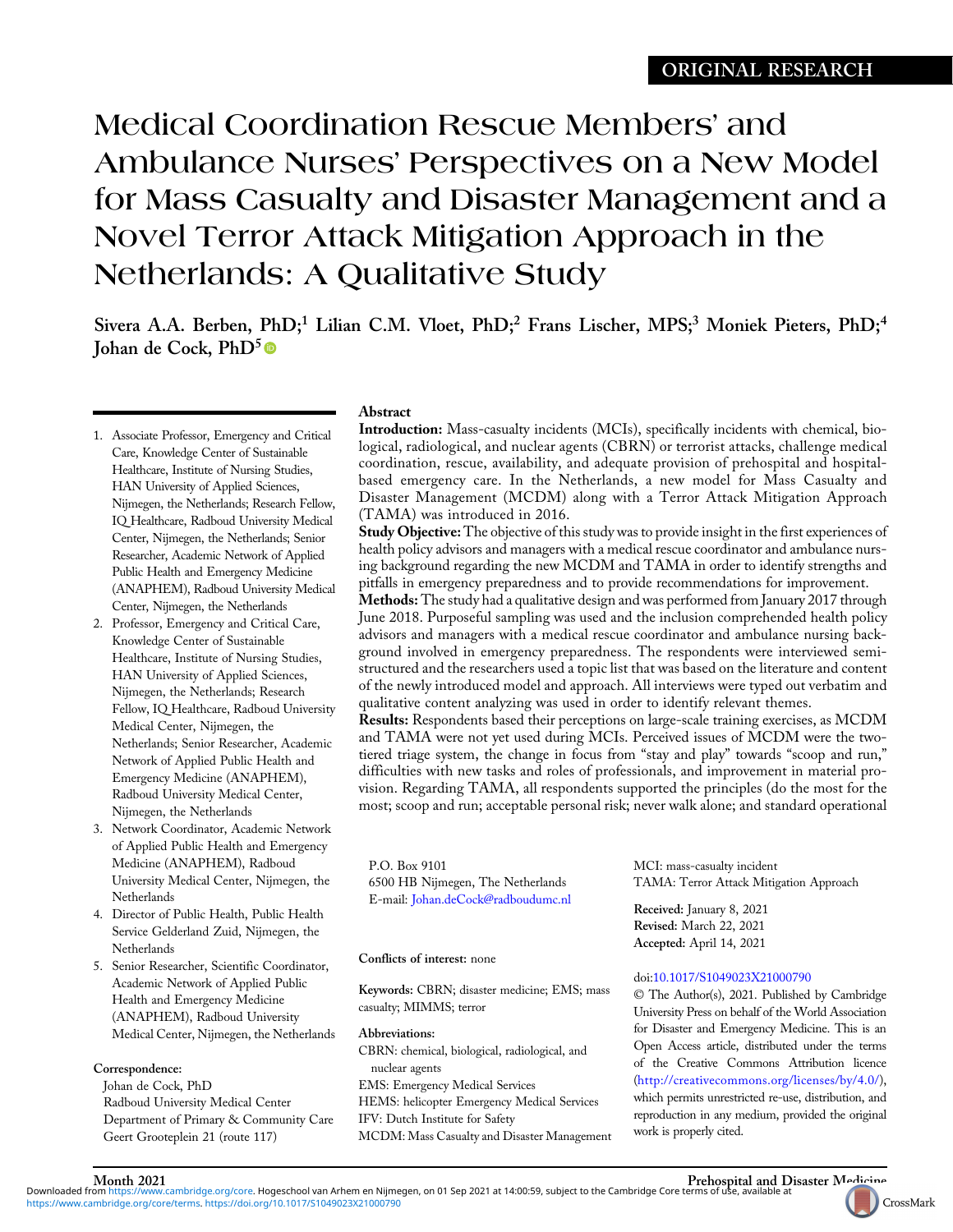procedure); however, the definitions were lacking clarity while the awareness of optimal personal safety of professionals was absent.

As there are currently regional differences in the level of implementation of MCDM and TAMA, this may pose a risk for an optimal inter-regional collaboration.

Conclusion: The conclusions refer to experiences of professionals in the Netherlands. Elements of the MCDM and TAMA were highly appreciated and seemed to improve emergency preparedness, while other aspects needed further attention, training, and integration in daily routine. The Netherlands' MCDM model and TAMA will need continuous systematic evaluation based on (inter)national performance criteria in order to underpin the useful and effective elements and to improve the observed pitfalls in emergency preparedness.

Berben SAA, Vloet LCM, Lischer F, Pieters M, de Cock J. Medical coordination rescue members' and ambulance nurses' perspectives on a new model for mass casualty and disaster management and a novel terror attack mitigation approach in the Netherlands: a qualitative study. Prehosp Disaster Med. 2021;0(0):1–7.

#### Introduction

(Pre)hospital emergency care provision of ambulance professionals and medical coordination rescue members during mass-casualty incidents (MCIs) differs considerably from their routine daily assistance to patients with life-threatening illness or injuries. In addition to logistic challenges and taking care of multiple patients, they have to deal with potential chaos, a large-scale coordination and management approach, with less control and stressful working conditions. Personnel of Emergency Medical Services (EMS) and medical coordination rescue members need to be skilled and pre-pared for their work during MCIs.<sup>1-[3](#page-6-0)</sup>

In order to adequately organize EMS resources and their response during MCIs, a new national approach for Mass Casualty and Disaster Management (MCDM) was released in the Netherlands (Figure [1](#page-2-0)).<sup>[4](#page-6-0),[5](#page-6-0)</sup> Ideally, once an MCI has been identified, a well-coordinated flow of events will occur using three phases: triage, treatment, and transportation.<sup>[6](#page-6-0)</sup>

The MCDM approach is characterized by a two-tiered triage system and dispersion of basic and advanced (pre)hospital emergency care resources based on the patients' triage level with the Major Incident Medical Management and Support priority classi-fication.<sup>[7](#page-6-0)</sup> Patients with triage levels T1 and T2 are assembled, treated, and transported by large-scale (helicopter) EMS (HEMS). These services consist of nursing-staffed ambulances supported by physician-staffed HEMS. However, T3 victims are assembled and treated by regional lay-staffed emergency response teams, employed with Red Cross (The Netherlands Red Cross; The Hague, The Netherlands) volunteers.

Additional logistic resources in the model are supplied by the Dutch Institute for Safety (IFV; Arnhem/Zoetermeer, The Netherlands). Direction and medical coordination are provided by managers and health policy advisors of the Regional Public Health Medical Emergency Planning and Preparedness Organization (GGD GHOR; Utrecht, The Netherlands), often with an ambulance nursing or medical rescue member background.

Mass Casualty and Disaster Management is based on the existing regular day-to-day capacity. What's new is that capacity

can be further increased by deploying roster-free ambulance staff (professionals) and trained volunteers of the Red Cross. The introduction of two (instead of one) main triage flow(s) lead to adaptations in the spatial distribution of human resources (tasks and roles), equipment, logistics, plans, and procedures. Therefore, the new model affects all the consecutive basic steps in the chain (Figure [1\)](#page-2-0).

Simultaneous with the introduction of MCDM, at the end of 2016, the risk of potential terrorist attacks was high, and therefore six out of the 25 regional Safety Authorities prepared a Terror Attack Mitigation Approach (TAMA). The aim was to combat the effects of terror attacks in the Netherlands and to assist professionals with clear points of departure in their approach. This approach is based on five principles and measures: (1) Do the most for the most; (2) Scoop and run; (3) Acceptable risk for health care providers; (4) Never walk alone; and (5) Standard operational procedures (Table 1). Point four "Never walk alone" refers to the necessity of supra-regional and national assistance in any case of TAMA.

Where MCDM is a guideline for large-scale incidents, TAMA is a specific approach describing principles and measures to be taken during a terror attack. $8 \text{ In } 2016$  $8 \text{ In } 2016$ , TAMA was not (yet) integrated in the MCDM model. As the MCDM and TAMA both involved a radical change for the regional medical rescue coordinators and the ambulance nurses, the objective of this study was to gain insight in the first experiences of health policy advisors and managers with a medical rescue coordinator and ambulance nursing background with MCDM and TAMA. The primary objective was to identify strengths and pitfalls in (pre)hospital emergency preparedness under (potential) MCI conditions and to provide recommendations for improvement.

# Methods

# Study Design

The qualitative study was performed from January 2017 through June 2018. The outcome variable was the respondents' opinion on usefulness and clarity of the new approach and their first experiences and perceived strengths and pitfalls. Through in-depth qualitative interviews, new meanings and appreciations can be developed.<sup>[9](#page-6-0)</sup> Contextual and explanatory information from key performance actors (health policy advisors and managers with an ambulance nursing and medical rescue coordinator background) can support further development and implementation of (pre)hos-pital emergency preparedness.<sup>[10](#page-6-0)</sup>

The Ethics Review Board of HAN University of Applied Sciences, Nijmegen, the Netherlands waived the need for review of the study, as respondents were not exposed to any intervention nor were the interviews intimidating (Protocol ID number ECO 250.03/21). The Consolidated Criteria for Reporting Qualitative Research (COREQ) checklist was used to guide the reporting of this study. $^{11}$  $^{11}$  $^{11}$ 

### Selection of Participants

A two-tiered inclusion process was used, as the interviews regarding the MCDM model (January-June 2017) were subsequently followed by interviews regarding TAMA (January-June 2018). First, the senior researchers (JdC, SB) purposefully sampled respondents for this study of five (out of 25) Safety Authorities (each region includes a regional EMS and a Regional Public Health Medical Emergency Planning and Preparedness Organization). The regional Safety Authority and the participants needed to have

[https://www.cambridge.org/core/terms.](https://www.cambridge.org/core/terms) <https://doi.org/10.1017/S1049023X21000790>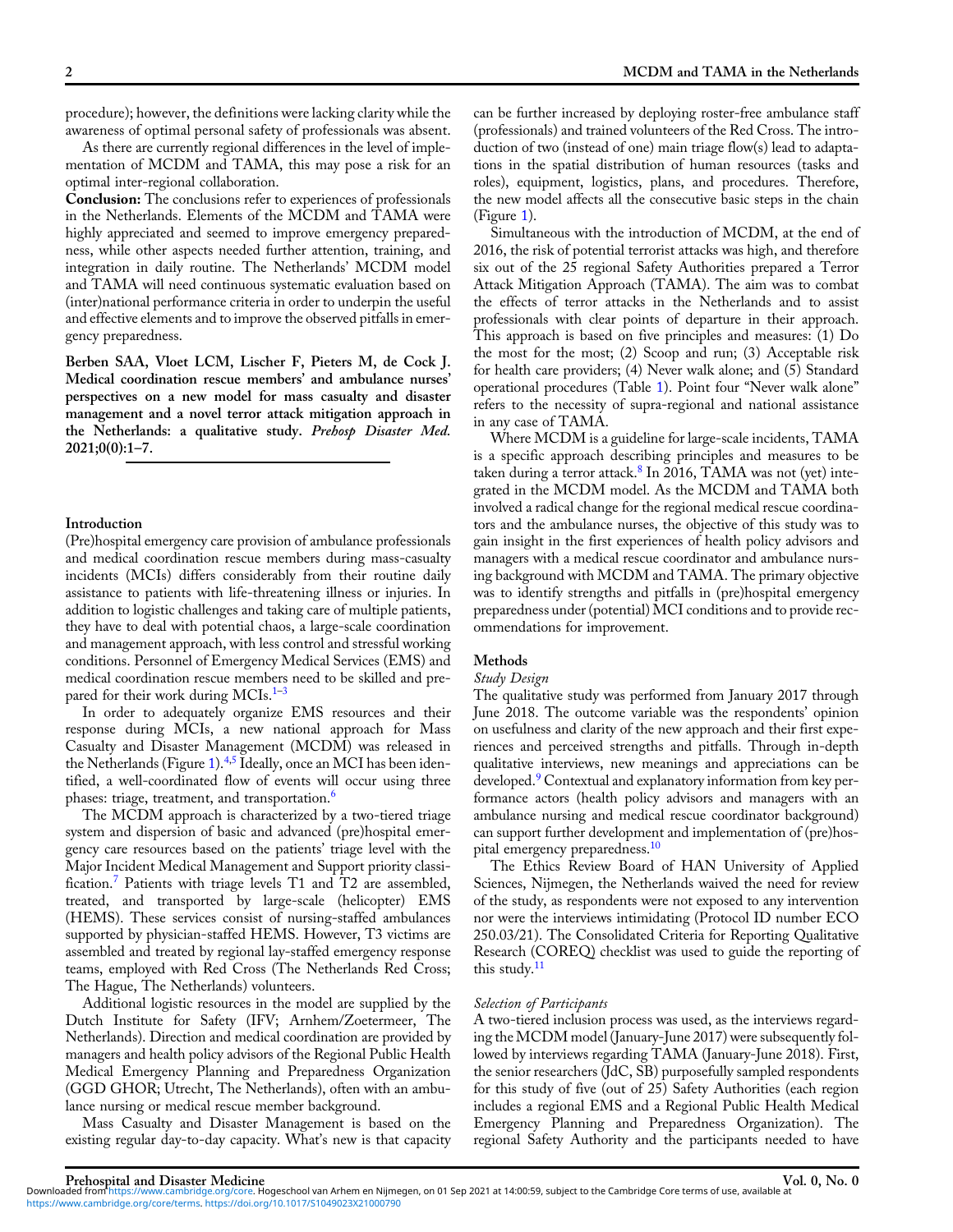<span id="page-2-0"></span>

Berben © 2021 Prehospital and Disaster Medicine

Figure 1. Netherlands MCDM Model for Emergency Preparedness.

Abbreviations: EMS, Emergency Medical Services; HEMS, helicopter Emergency Medical Services; MCDM, Mass Casualty and Disaster Management.

(ample) experience with MDCM during MCIs or training exercises. Regional Safety Authorities and participants who were not yet using the new model and approach were excluded. In the second part of the study, the researchers purposefully sampled respondents of five regional Safety Authorities of which two out of five were not engaged in the development of TAMA. Respondents' characteristics are described in Table 2. All respondents provided informed consent.

# Data Collection and Processing

Respondents were interviewed in a quiet room located in or nearby their offices and no other persons were present. The research team consisted of five research assistants - bachelor students of medical assistants in their last year of education (MP, KS, JR, JS, PO) - and two senior research members (JdC, SB). The latter had ample experience in performance and supervision of qualitative interviews. During all the interviews, at least one senior researcher was present. A semi-structured topic list was used, and the interview guide was based on the literature and content of MCDM or TAMA. The research students followed a specific interview training before the start of the qualitative interviews. The topic lists for MCDM and TAMA were pilot tested in an interview. Based on the pilot tests, the sequence of the questions was changed and some questions were slightly changed in order to enhance the openness of the respondents. The research students introduced the study and started with the 60- to 90-minute interview. The senior researcher provided hands-on supervision and subsequently asked more indepth questions to achieve enrichment and saturation of the data. The interviews were audio recorded and field notes were taken.

# Data Analysis

All interviews were typed out verbatim based on the audio records. Furthermore, the field notes were captured. The senior researchers (JdC, SB) together with two research assistants (MP, KS) analyzed the data on experiences related to the Netherlands MCDM model. The data on TAMA were analyzed together with the other group of research assistants (JR, JS, PO). For both topics, a specific cod-ing tree was developed and themes were derived from the data.<sup>[12](#page-6-0)</sup> Data analysis was performed through the long table method with the use of post-it notes, afterward supported by Microsoft (Microsoft Corp.; Redmond, Washington USA) applications in

Word (version 16.46) and Excel (version 16.46), as the research students had no access to qualitative data analysis software such as Atlas-ti (ATLAS.ti Scientific Software Development GmbH; Berlin, Berlin).

#### Results

The respondents reflected on the general principles and characteristics of MCDM and TAMA, described the bottle necks, and reflected on barriers and facilitators of the implementation. Table 3 summarizes the issues described by the respondents as present  $("+")$  or not present  $("-")$ .

#### General Principles and Characteristics – MCDM

Real-Time Experience versus Exercises-Experience with the new MCDM model was primarily gained from multi-disciplinary MCI training exercises. Some respondents indicated that MCDM was primarily based on assumptions rather than evidence. The new model was perceived as a prescribed and strict plan, rather than a guide for adequate emergency preparedness in case of MCIs. On the other hand, the respondents positively experienced the flexibility of the model to suit various types of incidents (eg, ranging from major fire to road accidents). On a regional level, some health policy advisors and staff gave their own twist to the model, which drew criticism among some other respondents and increased their opinion of the risk for a hampering safety approach on interregional and national level:

What I think about it in general is that MCDM is based too much on assumptions. These are not always properly tested and realistic. [Interview 5]

Triage/Scoop and Run—The respondents regarded adequate triage as an important and basic intervention in MCDM. They experienced the procedure and the triage protocol for proper communication as complex, and furthermore mentioned that supporting tools such as triage cards were not used adequately during training. Respondents generally were in favor of the scoop and run focus, and they believed it would result in better (pre)hospital emergency health care. Scoop and run was seen as a clear, straightforward, and simple approach which helped them to operate easily under complex circumstances:

Month 2021 Prehospital and Disaster Medicine<br>Downloaded from [https://www.cambridge.org/core.](https://www.cambridge.org/core) Hogeschool van Arhem en Nijmegen, on 01 Sep 2021 at 14:00:59, subject to the Cambridge Core terms of use, available at [https://www.cambridge.org/core/terms.](https://www.cambridge.org/core/terms) <https://doi.org/10.1017/S1049023X21000790>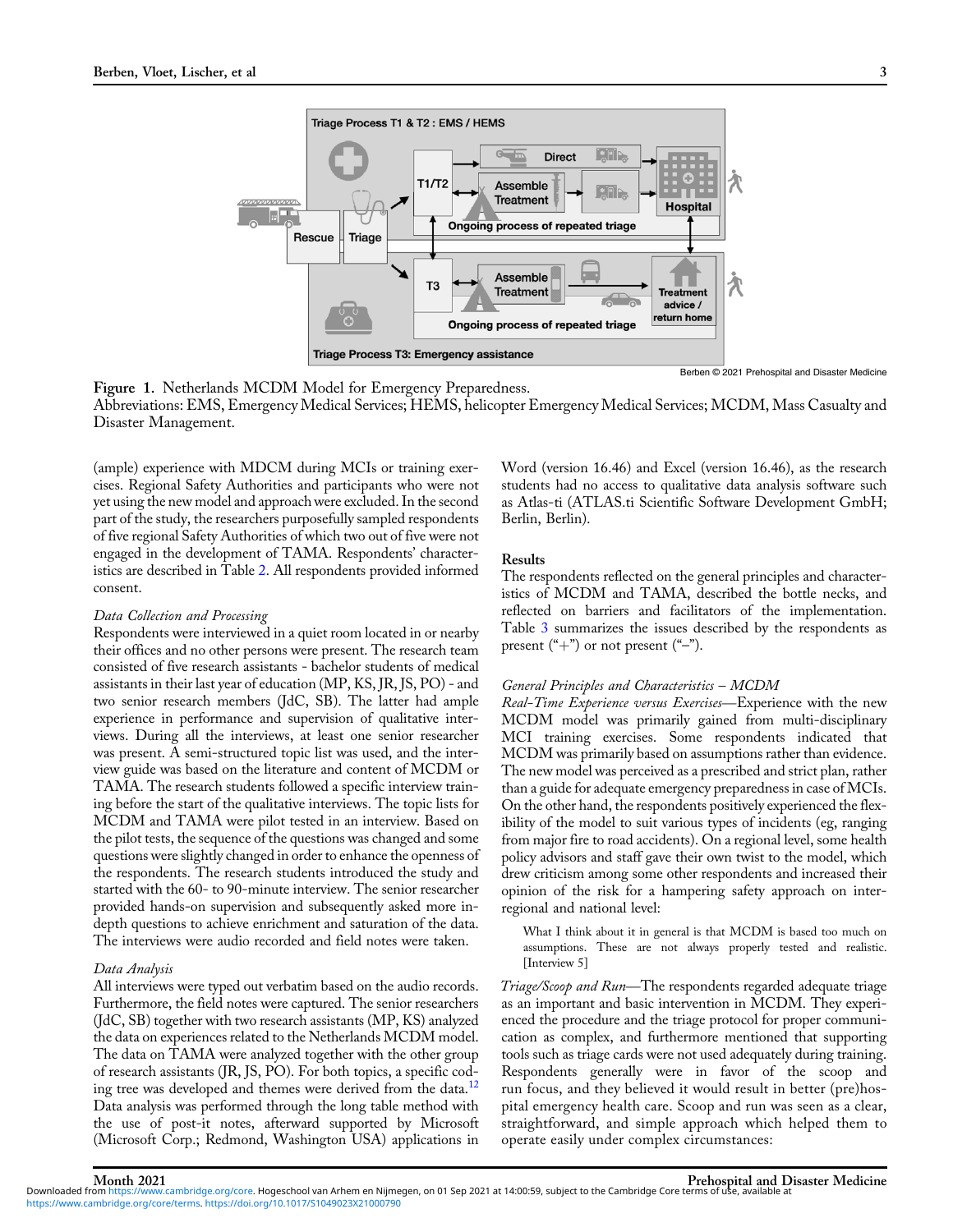|   | Do the Most for the Most                            | The aim is to achieve the highest<br>possible survival rate for the group<br>of victims.                                                                                   |
|---|-----------------------------------------------------|----------------------------------------------------------------------------------------------------------------------------------------------------------------------------|
| 2 | Scoop and Run                                       | Casualty triage outside the direct<br>area of the incident for as many as<br>possible and transportation to the<br>nearest possible hospital.                              |
| 3 | Acceptable Risk for Health<br><b>Care Providers</b> | During the attack, a safe working<br>environment cannot be guaran-<br>teed. An acceptable risk will be<br>pursued to protect health care<br>providers as well as possible. |
| 4 | Never Walk Alone                                    | Consequence control needs<br>proper neighborly assistance,<br>national deployment, and assis-<br>tance.                                                                    |
| 5 | <b>Standard Operational</b><br>Procedure            | Procedures for medical assis-<br>tance should match best with<br>regular day-to-day practice.                                                                              |

|                                                | Berben © 2021 Prehospital and Disaster Medicine        |
|------------------------------------------------|--------------------------------------------------------|
| Table 1. The Five TAMA Principles and Measures |                                                        |
|                                                | Abbreviation: TAMA, Terror Attack Mitigation Approach. |

Yes, the purpose of the model contributes to better patient care when you Tes, the purpose of the induct contributes to better patient care when you consider the quality of the upscaled care. And why? Because the terminology is uniform, the approach is uniform nationally, and the tasks are assig ogy is uniform, the approach is uniform nationally, and the tasks are assigned correctly. [Interview 6]

to enhance the medical coordination rescue members and ambulance nurses in performing their new tasks and roles was appreciated. Respondents mentioned that the task card needed further practice experience to work with it effectively. Some health care providers, such as the first ambulance nurse on scene, felt insecure in the "command and control" role. Respondents also mentioned difficulties in the performance of the role of the dispatch center in "command and control"in case of chaos in the field, due to complex communication. They considered it a major issue to require competencies and to stay competent for new tasks and roles in the MCDM model. On a regional level, some indicated that they invested in more (table-top) exercises to improve this shortcoming:

It is because we have been indoctrinated by a model that we have been familiar with for over fifteen years. And now at once, you have to let go and you have to start thinking in a different pattern. That is difficult. [Interview 5]

And the tricky part is that you have to maintain it [education]. So, it is not enough to train once and then think "it is all right." You should do that every year. [Interview 3]

The changing role and deployment of the Red Cross volunteers was considered a positive development, while others thought that it required a lot of effort from the Red Cross. At the time of the interview, it was unknown to the respondents whether these requirements could be met by the Red Cross. required a lot of effort from the Red Cross. At the time of the interview, it was unknown to the respondents whether these requirements could be met by the Red Cross.<br>Materials—It seemed impossible to have enough materials

vehicles at the right location in time during the regional multidisciplinary MCI exercises. At the same time, respondents stated that a proper startup on scene was considered to be crucial for the further course of emergency assistance in case of MCI. The sturdy tents for the stay and play focus in the old model had been replaced by smaller and less well-equipped tents with the new focus of scoop and run in mind. Some respondents felt that these tents were unsafe for adequate triage.

A positive change in the new model was that materials were sourced from the regular ambulance EMS inventory rather than from a specific MCI inventory. This was seen as a cost-effective development. Respondents experienced that professionals were clearly provided with more up-to-date materials:

... in the past, we had a container literally completely filled up with materials. That was getting out of date all the time and had to be replaced regularly (eg, medication, oxygen, water, and all). So, a lot of things were thrown away all the time. Now it is part of the regular stock, so financially it is an improvement. [Interview 1]

# General Principles and Characteristics – TAMA

Some respondents saw TAMA as a specific scenario within the MCDM model, especially with regard to the personal safety of prehospital ambulance nurses and medical rescue coordinators and the specific zone classification (hot, warm, cold) used for chemical, biological, radiological, and nuclear agent (CBRN) purposes. In general, there was limited experience with the new approach. Respondents saw MCDM as a scenario-independent model. Other respondents saw TAMA as an approach on its own in case of terrorist attacks, to be applied in the hot and warm zone. Several respondents preferred the term "extreme violence approach" instead of TAMA, because a potential terrorist motive for violence attacks usually becomes classified terrorist motive at a later stage of the EMS process, or even afterwards. According to some respondents, TAMA requires a change in the way of thinking and acting. They advised that the focus of TAMA should be on urgent transport of victims from the hot zone into the cold zone with only a short urgent treatment on scene. They advised that the focus of TAMA should be on urgent transport of victims from the hot zone into the cold zone with only a short urgent treatment on scene.<br>Five Principles—According to the respondents, the TAMA prin-

ciples "scoop and run" and "acceptable risk" were the most prominent issues in the novel approach. Although respondents found that the basic principles were clearly defined, it appeared during the interviews that they interpreted them differently. The respondents saw the basic principle of "do the most for the most" as a change in priority towards a large number of survivors rather than a priority towards the optimal survival of the individual patient. Practical experience in this new and different way of decision making was lacking.

The opinion of respondents on "acceptable risk" differed considerably. Some placed the responsibility of acceptable risk on the professionals themselves, because they independently decided whether or not to enter the warm zone. Other respondents wondered whether their colleagues were sufficiently aware that the TAMA approach itself did not guarantee personal safety of emergency professionals on scene. Time for and priority on personal safety on scene was experienced not to be in line with the professional drive of professionals. The respondents sensed that personal insecurity was the main issue to deal with:

If you look at it realistically, you realize that it does not only is about terrorist attacks, but also extreme violent incidents. [Interview 2]

Acceptable risk is when you can't 100 percent guarantee that something is safe, but as long as the police state it is safe, we'll trust it. [Interview 2]

With TAMA, we have agreed that safety is relative to some degree if the task is to save peoples' lives. [Interview 3]

Prehospital and Disaster Medicine<br>Downloaded from [https://www.cambridge.org/core.](https://www.cambridge.org/core) Hogeschool van Arhem en Nijmegen, on 01 Sep 2021 at 14:00:59, subject to the Cambridge Core terms of use, available at [https://www.cambridge.org/core/terms.](https://www.cambridge.org/core/terms) <https://doi.org/10.1017/S1049023X21000790>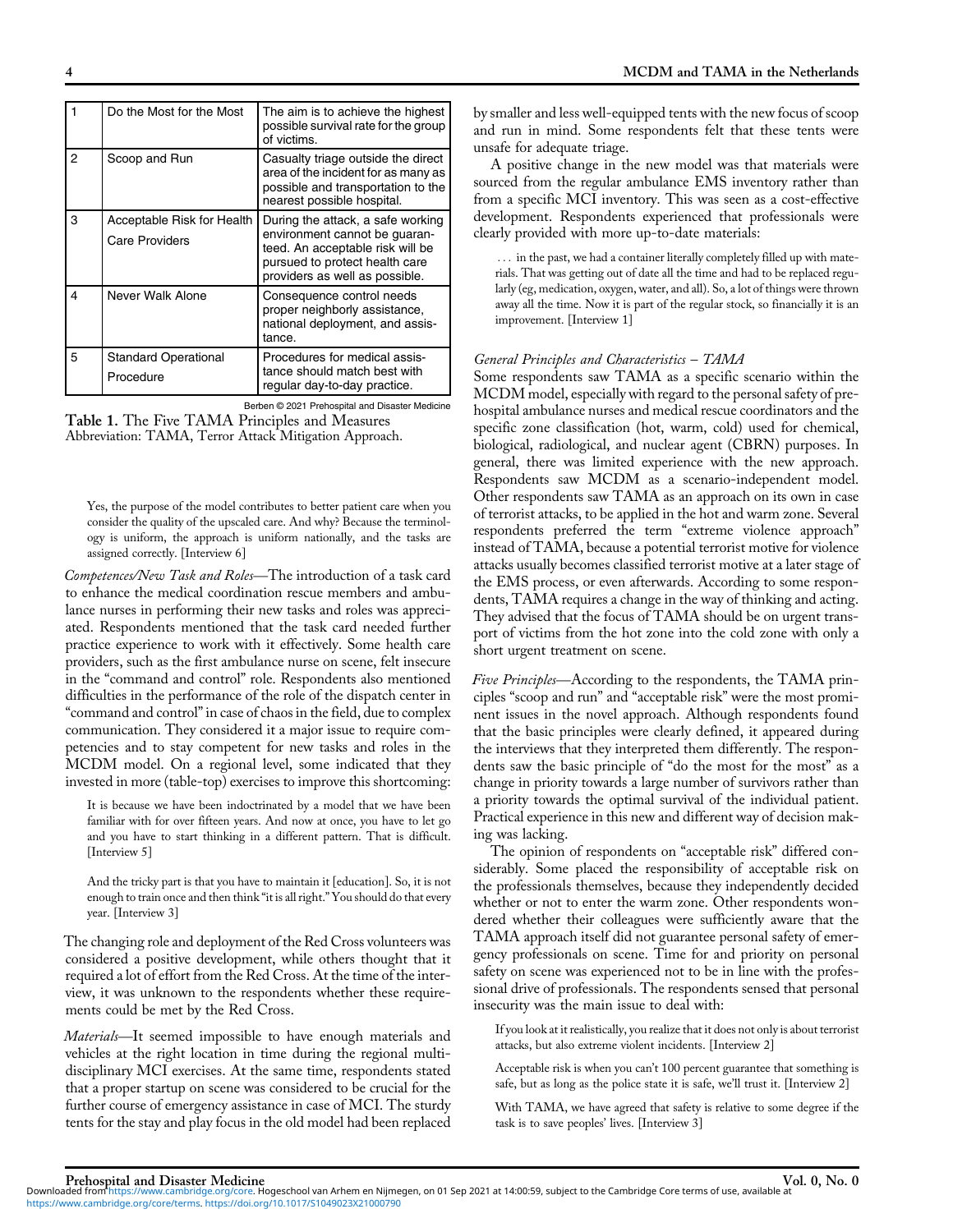| <b>Participant</b> | Study       | Region   | Years of<br><b>Experience</b> | <b>Educational</b><br><b>Background</b> | <b>Picket Function</b>                         | <b>Position</b>                                              |
|--------------------|-------------|----------|-------------------------------|-----------------------------------------|------------------------------------------------|--------------------------------------------------------------|
| $\mathbf{1}$       | <b>MCDM</b> | North    | 3                             | Crisis and Public Order<br>Management   | General Commander of<br><b>Medical Care</b>    | <b>Health Policy Advisor</b>                                 |
| $\boldsymbol{2}$   | <b>MCDM</b> | National | 17                            | <b>Nurse</b>                            | Not Applicable                                 | <b>Health Policy Advisor</b>                                 |
| 3                  | MCDM/TAMA   | South    | 12                            | <b>EMS Nurse</b>                        | General Commander of<br><b>Medical Care</b>    | Specialist Incident Response                                 |
| 4                  | MCDM/TAMA   | East     | 11                            | <b>EMS Nurse</b>                        | General Commander of<br><b>Medical Care</b>    | <b>Head of Regional MEPPO</b>                                |
| 5                  | MCDM/TAMA   | South    | 18                            | Sociologist                             | General Commander of<br><b>Medical Care</b>    | <b>Head of Regional MEPPO</b>                                |
| 6                  | MCDM/TAMA   | West     | 16                            | Law/Economics                           | General Commander of<br><b>Medical Care</b>    | Head of Regional MEPPO                                       |
| $\overline{7}$     | MCDM/TAMA   | West     | 20                            | <b>Ambulance EMS Nurse</b>              | <b>Medical Officer Major</b><br>Incident       | Team Leader/Major Incident<br><b>Medical Officer</b>         |
| 8                  | <b>MCDM</b> | West     | 9                             | <b>Ambulance EMS Nurse</b>              | <b>Head Operational</b><br>Center              | <b>Health Policy Advisor</b>                                 |
| 9                  | <b>MCDM</b> | West     | 17                            | <b>Ambulance EMS Nurse</b>              | Medical Officer Major<br>Incident              | <b>Regional Training Coordinator</b><br><b>EMS Ambulance</b> |
| 10                 | <b>MCDM</b> | North    | $\overline{4}$                | Law                                     | General Commander of<br><b>Medical Care</b>    | Head of Regional MEPPO                                       |
| 11                 | <b>MCDM</b> | East     | 10                            | Environmental<br>Sciences               | Head of Information for<br><b>Medical Care</b> | <b>Health Policy Advisor</b>                                 |
| 12                 | <b>MCDM</b> | National | 17                            | Social Pedagogy                         | Not Applicable                                 | <b>Health Policy Advisor</b>                                 |
| 13                 | TAMA        | West     | 12                            | <b>Public Health Nurse</b>              | General Commander of<br><b>Medical Care</b>    | Project Leader TAMA                                          |
| 14                 | <b>TAMA</b> | East     | 20                            | <b>Ambulance EMS Nurse</b>              | Medical Officer Major<br>Incident              | <b>Regional Training Coordinator</b><br><b>EMS Ambulance</b> |
| 15                 | <b>TAMA</b> | National | 13                            | <b>Ambulance EMS Nurse</b>              | Medical Officer Major<br>Incident              | Liaison MEPPO                                                |
| 16                 | <b>TAMA</b> | National | 16                            | <b>Business</b><br>Administration       | Not Applicable                                 | <b>Health Policy Advisor TAMA</b>                            |
| 17                 | <b>TAMA</b> | West     | 8                             | <b>Ambulance EMS Nurse</b>              | Medical Officer Major<br>Incident              | <b>Health Policy Advisor</b>                                 |
| 18                 | <b>TAMA</b> | West     | 2                             | <b>Business</b><br>Administration       | Not Applicable                                 | Secretary Project team TAMA                                  |

Berben © 2021 Prehospital and Disaster Medicine

Table 2. Overview of Participants<br>Abbreviations: EMS, Emergency Medical Services; MCDM, Mass Casualty and Disaster Management; MEPPO, Medical Preparedness and Planning Office; TAMA, Terror Attack Mitigation Approach.

# Implementation

MCDM—MCDM was introduced and disseminated through the national and regional structure of the Safety Authorities. Although the dissemination was efficient, the implementation of MCDM by a position paper and e-learning was hampered due to lack of priority in the regions. Furthermore, e-learning was not tailored to the needs of the professionals regarding their new roles. Also, the high workload in ambulance EMS and other multi-disciplinary partners, such as the police and fire brigade, obstructed the introduction. However, a positive attitude of health policy advisors involved in the (regional) implementation positively contributed to acceptance and use of the model.

A one-time multi-disciplinary exercise training was perceived as insufficient to improve knowledge and competences of responsible professionals, both on scene and in the chain of emergency care. The limited budget for staff, lotus victims, vehicles and equipment, and a suitable location for the large-scale exercise training required smarter solutions according to the respondents:

Look, you use that e-learning every now and then to freshen up a bit, but to start working with a completely new concept, is [e-learning] too meager an instrument? [Interview 2, line number 191-192]

The problem is that we used to know what quality we had, because we provided the training ourselves. The training is now entirely with the Red Cross. I have no idea what they are teaching those people there. [Interview 5, line number 619-621]

TAMA—TAMA had been introduced and disseminated to other regions through a position paper and a power point presentation (Microsoft Corp.; Redmond, Washington USA). In contrast to MCDM, TAMA did not gain a mandatory status in the regional Safety Authorities. However, all the regions responded positively to the provision of the TAMA approach. Respondents suggested that regions previously experienced a gap in guidance in emergency preparedness, specifically for CBRN and terrorist attacks.

Each region implemented TAMA in its own way and decided how to prepare for a terrorist attack. All the respondents shared the

Month 2021 Prehospital and Disaster Medicine<br>Downloaded from [https://www.cambridge.org/core.](https://www.cambridge.org/core) Hogeschool van Arhem en Nijmegen, on 01 Sep 2021 at 14:00:59, subject to the Cambridge Core terms of use, available at [https://www.cambridge.org/core/terms.](https://www.cambridge.org/core/terms) <https://doi.org/10.1017/S1049023X21000790>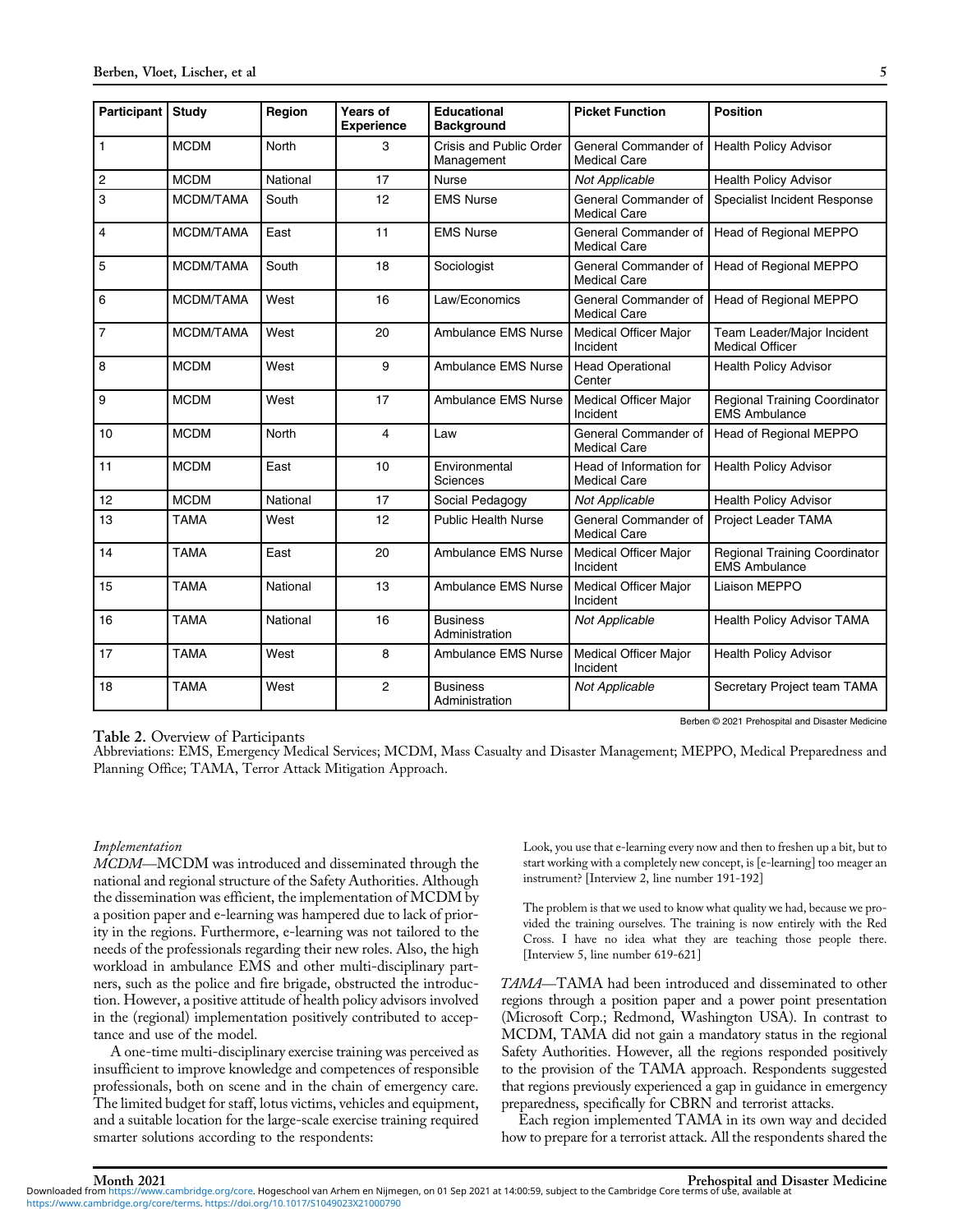|                                           | <b>MCDM</b>        | <b>TAMA</b> |
|-------------------------------------------|--------------------|-------------|
| 1. General Principles and Characteristics |                    |             |
| - Real-Time Experience versus Exercises   | $^{+}$             | $^{+}$      |
| - Triage                                  | $^{+}$             |             |
| - Scoop and Run                           | $^{+}$             | $^{+}$      |
| - Competences/New Tasks and Roles         | $^+$               | $^+$        |
| - Materials                               | $\hspace{0.1mm} +$ |             |
| - Relation between MCDM and TAMA          |                    |             |
| - Five Principles                         |                    | $^{+}$      |
| 2. Implementation                         |                    |             |
| - Introduction                            | $^{+}$             | $^{+}$      |
| - Dissemination                           | $^{+}$             | $^{+}$      |
| - Education                               | $^{+}$             |             |
| - Training and Exercises                  | $^{+}$             |             |
| - Collaboration                           |                    |             |

Berben © 2021 Prehospital and Disaster Medicine Table 3. Respondent Perspectives on the MCDM Model and TAMA

Abbreviations: MCDM, Mass Casualty and Disaster Management; TAMA, Terror Attack Mitigation Approach.

opinion that there should be national consensus on uniformity within the mass-casualty chain, as to date, central management and action frameworks are sometimes lacking:

The ambulance service trained in a way that we will only act when it is safe to do so. That is something that does not go together with a terrorist attack. [Interview 5, lines 28-29]

All parties are working in their own regions in their own way. Regions attempt to coordinate in a uniform way, which is extremely difficult to achieve. [Interview 1]

# Integration of MCDM and TAMA

Based on multi-disciplinary exercises, all respondents agreed that a main point for improvement was an integration of MCDM and TAMA, and an increased collaboration between the different emergency services (eg, ambulance EMS, police, and fire workers) in the region and on an inter-regional level. The need for more collaboration also included coordination of working methods and materials in use during MCIs.

# **Discussion**

Respondent's perceptions on general principles and characteristics of MCDM and TAMA were mainly based on experiences with limited multi-disciplinary MCI exercises. This study showed a number of improvements of the new MCDM compared to the former large-scale model of emergency preparedness. These included the possibilities for upscaling of staff, the two-tiered triage system with scoop and run principles for T1-T2 victims, and the provision of up-to-date materials by ambulance EMS and IFV. Bottlenecks in the new model were the training and maintenance of skills and competencies of professionals for new roles, while insight in competences of lay-staff of the Red Cross was lacking. The underlying theoretical principles of MCDM based on the literature were not clearly explained at the introduction. In TAMA, the principles "scoop and run" and "acceptable risk," and furthermore attention for personal safety, were seen as important improvements.

The principle of "acceptable risk" is a sensitive subject to which various responses were received during the interviews. Some respondents placed this responsibility primarily with the first responders and ambulance nurses themselves. Others indicated that they wondered whether the care providers were aware that safety cannot be guaranteed. In addition, other respondents believed that feeling safe is one of the major issues to be dealt with. The interviews showed that more effort should be put into incorporating knowledge described in the literature since the United States 9/11 attacks in 2001 in the multi-disciplinary education and training emergency preparedness programs of ambulance nurses and rescue members in the chain of emergency care.<sup>[13](#page-6-0)</sup>

In reflection to the change from scoop and run versus the stay and play model, the literature describes relevant differences in effectiveness of these approaches.[14](#page-6-0) However, data to substantiate the effectiveness of scoop and run in the Netherlands are lacking and the underpinning of the MCDM model was primarily based on consensus among professionals. Therefore, the optimal model for large-scale MCI management in the literature couldn't be identified yet and should be studied based on future systematic evaluations.

Also, in case of an MCI incident, capacity aspects of MCI management, in relation to the number of victims, the scale of the MCI, environmental characteristics, distance to the nearby trauma center, the medical capacity in terms of hospital beds and ambulances, and (pre)hospital staff competencies, might be relevant on the choice for the preferred model.<sup>[15,16](#page-6-0)</sup> However, there is large consensus that prehospital treatment and transfer time of victims should be as short as possible, in favor of scoop and run as the standard approach.[17](#page-6-0) This approach is only feasible as long as the medical chain can handle the influx of casualties.<sup>[18](#page-6-0)</sup>

As MCDM and TAMA deviate on a number of essential characteristics from daily practice of EMS and the previous approach for MCI conditions, the introduction, implementation, and familiarization of a new model and novel approach needs proper, timely, and extensive attention. Especially for medical coordinator rescue members, the learning of new roles and tasks should not be underestimated as it also will affect the seamless embedding with multidisciplinary roles, tasks, and responsibilities. Furthermore, current regional differences in implementation of MCDM and TAMA in regional Safety Authorities potentially complicate and compromise multi-disciplinary inter-regional collaboration during MCIs or terrorist attacks.

Both MCDM and TAMA were introduced in the regional Safety Authorities while the reasoning behind the model and approach were not clearly explicated or linked to the literature or best practices. This lack of insight substantially hampered the implementation according to the respondents. Implementation models describe that effective implementation requires a thorough analysis of the target group (involvement) and characteristics and the fit of the intervention into current practice,  $19$  followed by a tailored development of an implementation strategy, where it is known that only the use of information and education strategies is ineffective.<sup>[20](#page-6-0)</sup>

It seemed that the bottom-up approach and introduction of TAMA generally led to a better support and acceptance among professionals than the nation-wide top-down introduction and implementation of MCDM. However, the introduction of five points of departure of TAMA led to different interpretations between respondents. Next to the unclear status of MCDM and TAMA, criteria for evaluation and inspection during MCIs were lacking and the intended coherence of the MCDM and TAMA was not made explicit.